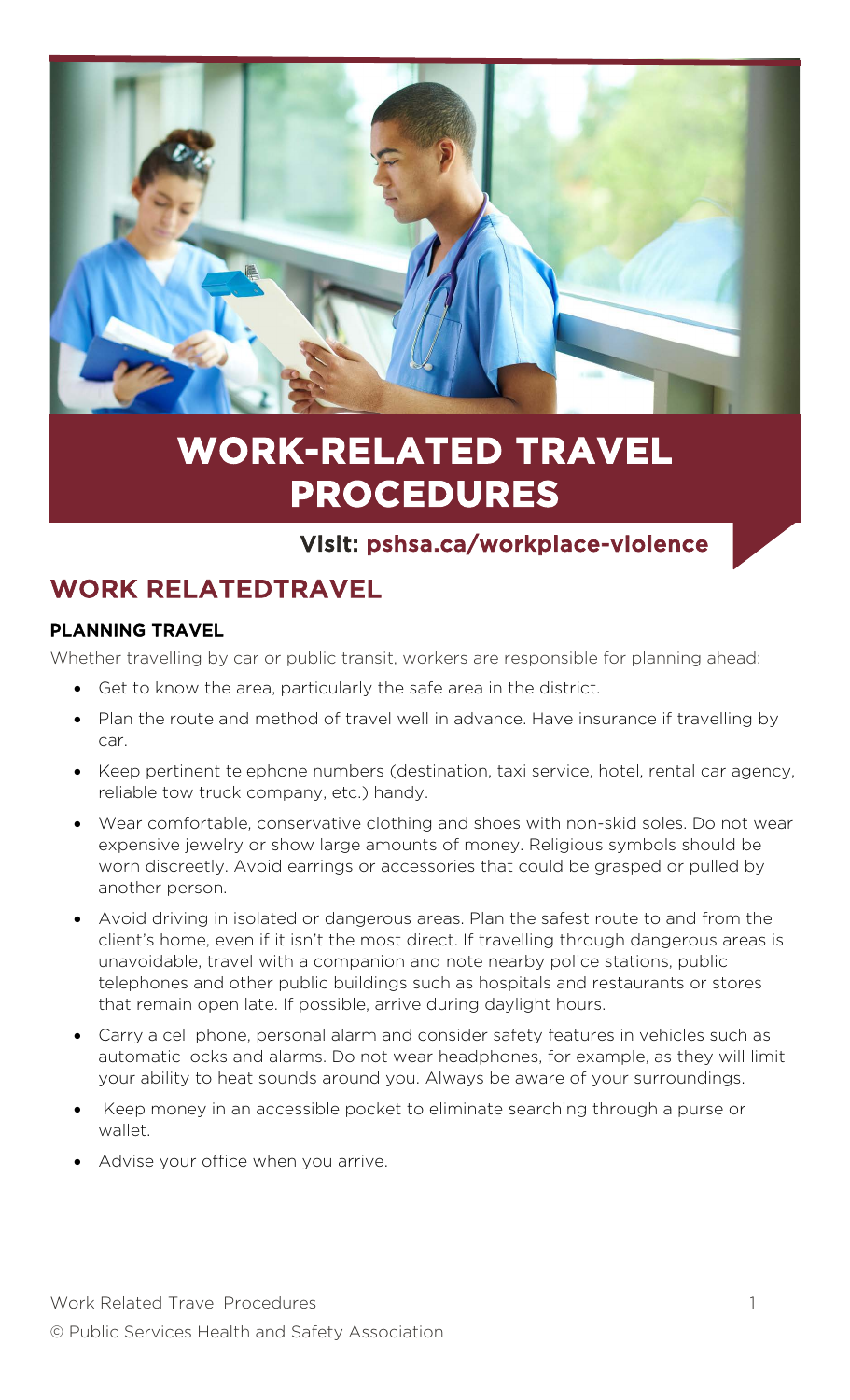#### TRAVELLING BY PUBLIC TRANSIT

- Walk confidently with head erect.
- Keep an up-to-date transit schedule in an easy-to-access location.
- Have the exact change ready in a pocket. Avoid opening your purse or wallet.
- If possible, travel during the day.
- Always wait at a designated transit stop. Stand with a group of people rather than alone.
- Avoid isolated or poorly lit bus stops.
- Plan to arrive time at the transit stop just before your bus/streetcar does.
- On the bus or streetcar, try to sit where you can see your upcoming stop as you approach. If you see suspicious or menacing individuals at your stop, get off at the next stop.
- When stepping off the bus, check to see if you are being followed. If you are, walk directly and quickly – without running or looking back – to a service station or store. Call 911.
- If possible, plan to have someone meet you at your home bus stop.
- Stand away from the edge of the subway platform and use the alarms in the subway, bus, streetcar as necessary.
- Stand or sit near the driver or streetcar operator or in the Designated Waiting Area of the subway platform.
- If someone is bothering you, or if you feel threatened, let the driver know immediately.
- Move instantly if jostled it helps to foil pickpockets.
- Always be aware of your surroundings.
- Avoid direct eye contact with other travelers and do not participate in lengthy conversations with people in the street.
- If taking a taxi, check that the driver's identification and photo are clearly displayed and match the driver.
- Sit behind the front passenger seat.
- State the route you prefer, sticking to the main streets. State that someone is waiting for you.
- If you become uneasy with the driver, request that he or she pull over and let you out.

#### WALKING IN THE COMMUNITY

- Walking with your head erect, appearing alert and, scanning your route, proceed directly and quickly to the client's home.
- Use the main entrance as much as possible avoid rear or secluded entrances.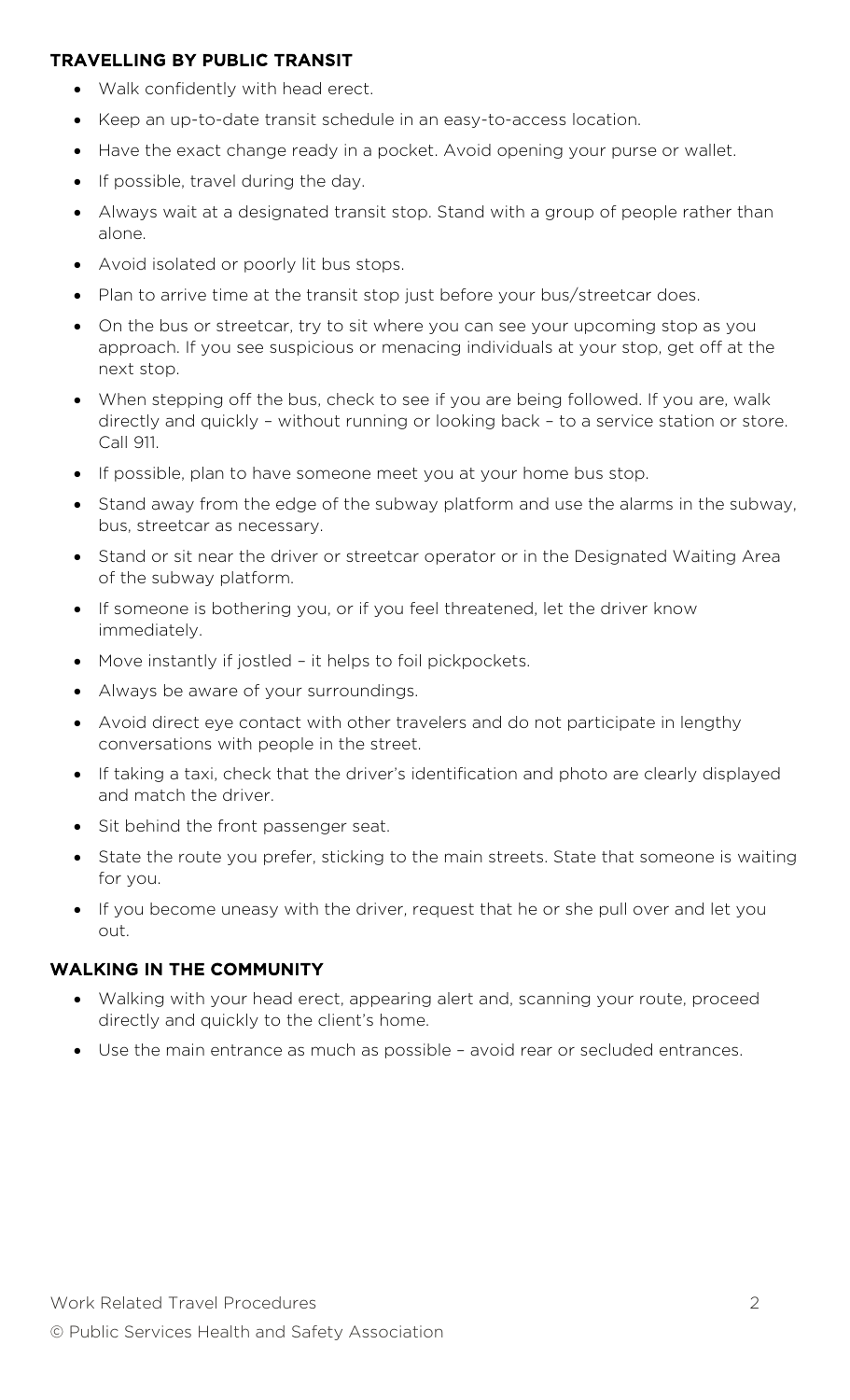#### TRAVELLING BY CAR

Staff should be responsible for ensuring that their cars are road-ready by servicing them regularly (e.g. every six months). They are also responsible for employing safe driving practices, such as getting snow tires in winter or using four-wheel drive in the north.

#### **Vehicle Checklist**

- Use steel-belted radial tires to reduce the chance of a flat tire and keep the tires properly inflated.
- Check windshield wiper fluid level, battery and lights.
- Keep the gas tank more than half full at all times.

#### WINTER CAR SURVIVAL KIT

| In the trunk:                                                                                                                                                                                                                                                                                                      | In the car:                                                                                                                                                     |
|--------------------------------------------------------------------------------------------------------------------------------------------------------------------------------------------------------------------------------------------------------------------------------------------------------------------|-----------------------------------------------------------------------------------------------------------------------------------------------------------------|
| • Axe or hatchet<br>Booster cables<br>Cloth or paper towels<br>Compass<br>$\bullet$<br>Emergency food pack<br>Extra clothing/footwear                                                                                                                                                                              | Flashlight<br>٠<br>First-aid kit<br>Survival blanket<br>"Call Police" sign: durable,<br>reflective plastic sign that hooks<br>on the window and is visible from |
| Fire extinguisher<br>Ice scraper and brush<br>Matches, survival candle in a deep can<br>Methyl hydrate (for fuel line and windshield<br>de-icing)<br>• Road maps<br>Sand, salt or kitty litter<br>Shovel<br>Tow chain<br>Traction mats or "ladder"<br>• Warning light or road flares<br>Safety vest<br>Work gloves | both directions at any time during<br>any weather                                                                                                               |

#### SAFE DRIVING PRACTICES

- Always approach your car with your car keys already in hand. Hold one key between your thumb and first finger so that the key can be used to as a weapon to protect yourself. Having your keys in your hand also allows you to quickly enter your car.
- In above-ground parking lots, park in well-lit areas near the main entrance or exit to the building.
- In underground parking lots, back into the parking space so you can leave the parking lot area quickly and safely.
- Check underneath the vehicle as you approach to make sure no one is hiding there, then check the back seat before getting into your car. If you notice someone near, at or in your vehicle, go to a safe area and contact security or the police.
- Keep the car doors locked and the windows closed when parking.
- Keep the doors locked when travelling in your car.
- Always use seat belts.
- Refrain from using the cell phone while driving. Pull off the road to make a call and limit phone use to emergencies.
- Consider using a head set or speaker phone in the car.

Work Related Travel Procedures 3 © Public Services Health and Safety Association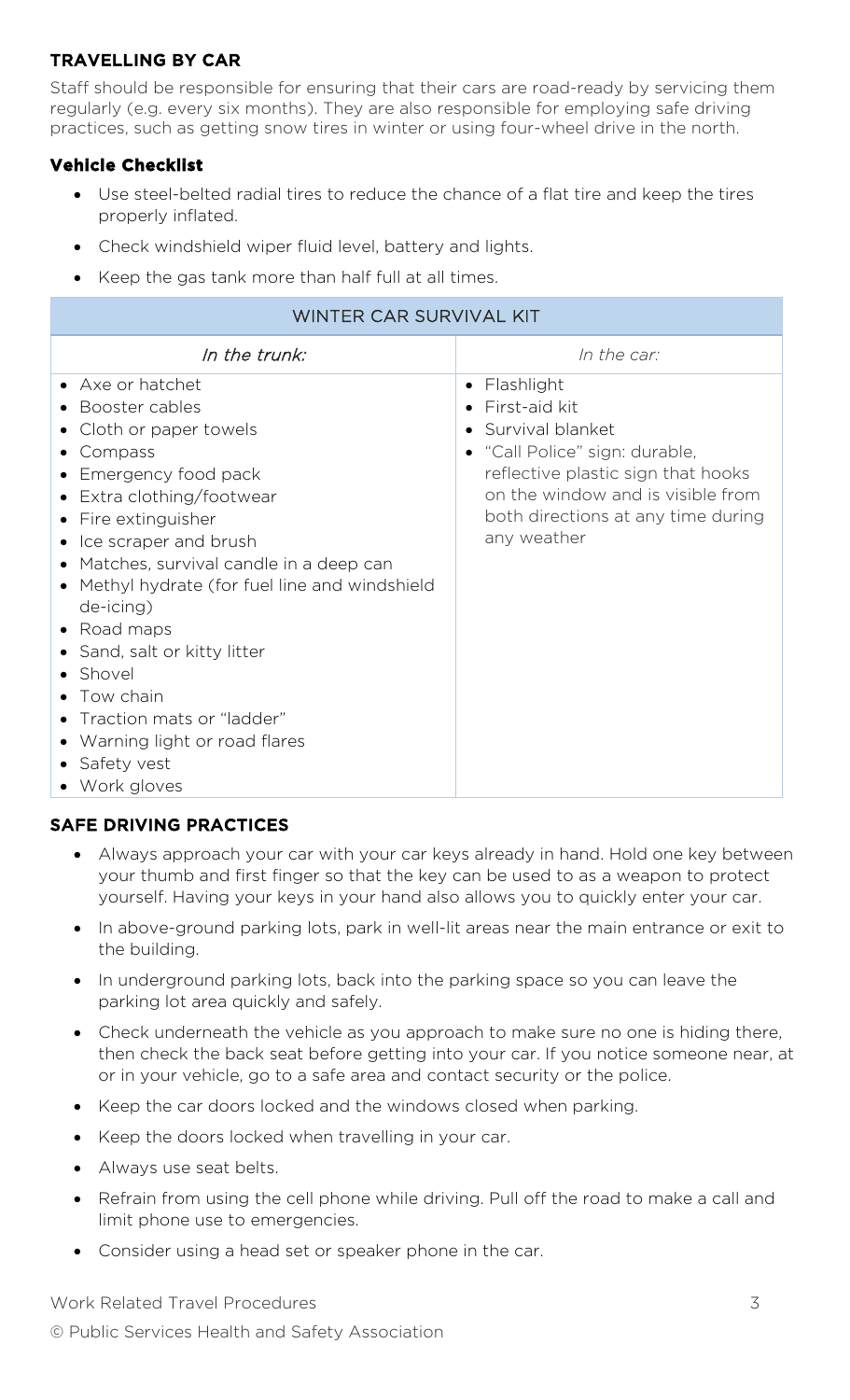- Refrain from smoking in the car. Cigarette smoke leaves a film on windows and nicotine and carbon monoxide can reduce night vision.
- Do not wear sunglasses at night: they do not reduce headlight glare.
- Switch from high beams to low during night driving when within 150 m (500 feet) of an oncoming vehicle, or approaching within 60 m (200 feet) of turns and the crest of hills on country roads.
- Develop a routine for looking ahead, from side to side and in the rear view mirror.
- Check mirrors every five to 10 seconds and always before stopping or changing lanes.
- Always check blind spots by turning your head when changing lanes.
- Move away from drivers who are moving erratically.
- In traffic queues, stop when you can still see the wheels of the car ahead. At that distance, you can always get your car out of the queue and you have a buffer if hit from behind.
- Keep your foot firmly on the brake when you are stopped.
- If you suspect that you are being followed, note the car's license number and go immediately to a police, fire or service station. Do not leave the car, but honk your horn repeatedly until someone responds. Do not go home.
- If you are driving to a client's home, avoid parking directly in front of the home. Park next door so that you can see the front and sides of the dwelling as you approach.
- Roll up the windows and lock the car.
- Do not leave personal or nursing items visible.
- Leave purses at home and carry identification and money in front pockets.
- Post a sign on the dashboard stating that no drugs or equipment are inside the car.
- Park in open areas.
- Avoid underground parking garages. But, if you must use one, park near an exit in a well-lit area.
- Back into the parking spot and take a few minutes to observe the surroundings.
- Avoid parking beside a van or other large vehicle where you could be wedged in.
- If your car breaks down, try to get it to the side of the road. Put on the emergency flashers. Do not get out of the car. Keep the doors locked and the windows closed. Use your cell phone to call for assistance. If you do not have a cell phone, place a "Call Police" sign on the windshield.
- If someone other than a police officer comes to the car to assist you, open the window no more than 2 cm (1 inch) to speak to them.
- Do not accept help from a stranger. Ask the person to call the police or a towing service.

#### WHAT TO DO IF CONFRONTED BY AN AGGRESSIVE DRIVER

- Avoid eye contact and refrain from exchanging words or gestures and from retaliatory driving manoeuvres.
- Stay in control. Allow the driver to pass. Drop back and let them get far ahead.
- If pursued, go directly to a nearby safe area or police station.
- Use a cell phone to call for help.